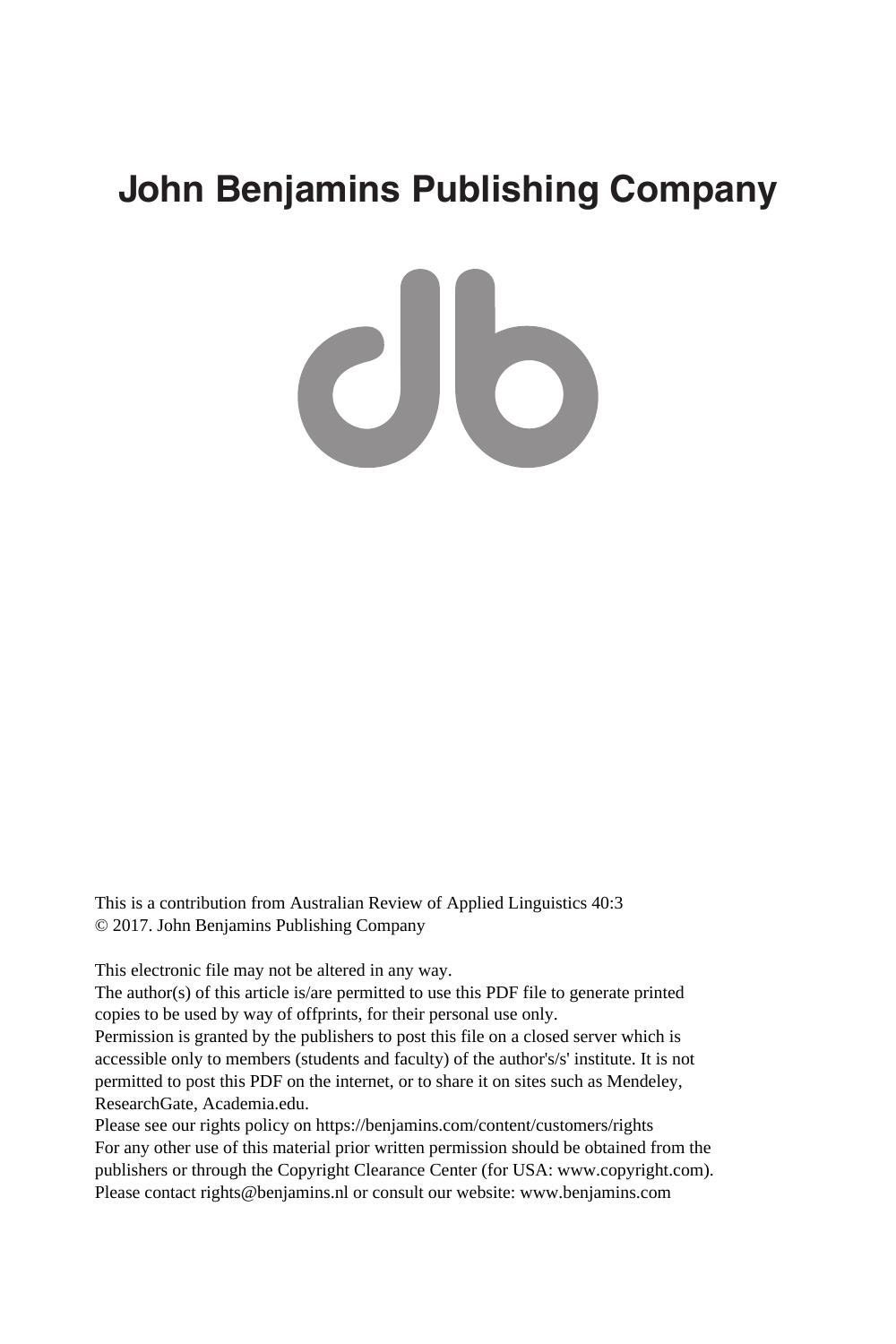#### Book review

L. Ellis. (2016) *The plurilingual TESOL teacher: The hidden language lives of TESOL teachers and why they matter*. Walter De Gruyter Inc..

### **Reviewed by Phiona Stanley (UNSW Sydney)**

Scenario 1: A TESOL teacher on a Siberian train strikes up a conversation with the man across the aisle. He starts by addressing her in Russian, which she does not speak. She shakes her head, smiles ruefully, and tries to communicate in slow, graded English. He looks momentarily confused then tries German. Again, she smiles, saying *Ich sprache kein Deustche*. Then she asks in Polish, in which she is fluent although she rarely gets to use it and it's rusty, *gdzie pan jedzie?* She is confident: she spent four years in Poland and by the end had friends who did not speak English. She can read a Polish newspaper, debate Polish politics, laugh about Warsaw gossip. But is Polish close enough to Russian to be intelligible? He tilts his head, muttering куди ти йдеш, *kuty ty ydesh*, seemingly surprising himself with his own understanding: *where are you going?* He replies in Ukrainian, says he's going to Moscow, and tells her that his grandmother ("*babusya"*, he checks, and she replies in Polish, confirming the cognate, "*babcia*") was from Lviv and that he remembers some Ukrainian. Thus, they pass the journey in a hybrid of Polishand-Ukrainian, gestures, the odd written word, and, of course, some goodwill.

Scenario 2: A TESOL teacher on a Brazilian bus struggles to communicate with Argentinians. She speaks basic Spanish and thinks Portuguese sounds like French but also a bit like Japanese, in which she is fluent; *obrigado/arigato*, she compares later. She self-evaluates, in English, as achieving "only 10% communication with these beautiful people" but she says she "had so much fun in translanguaging, and [that] English as an international language is a myth".

Quiz question for ARAL readers: which of these TESOL teachers is plurilingual? If you answered 'both', you are correct according to Ellis's (2016) definition:

> Someone who considers themselves as 'speaking' two or more languages to the extent that they can use them confidently to achieve their communicative ends …It does not necessarily include specialized uses of the language …and does not imply 100% accuracy. (Ellis, 2016, p. 52)

However, if you believe the *de facto* definition, such as that promulgated by the 2015 (38/3) ARAL special issue on teachers' plurilingual identities, in order to answer the question, you would need to know that the TESOL teacher in Scenario 1 is a Scottish-Australian 'native speaker' of English (indeed, the train passenger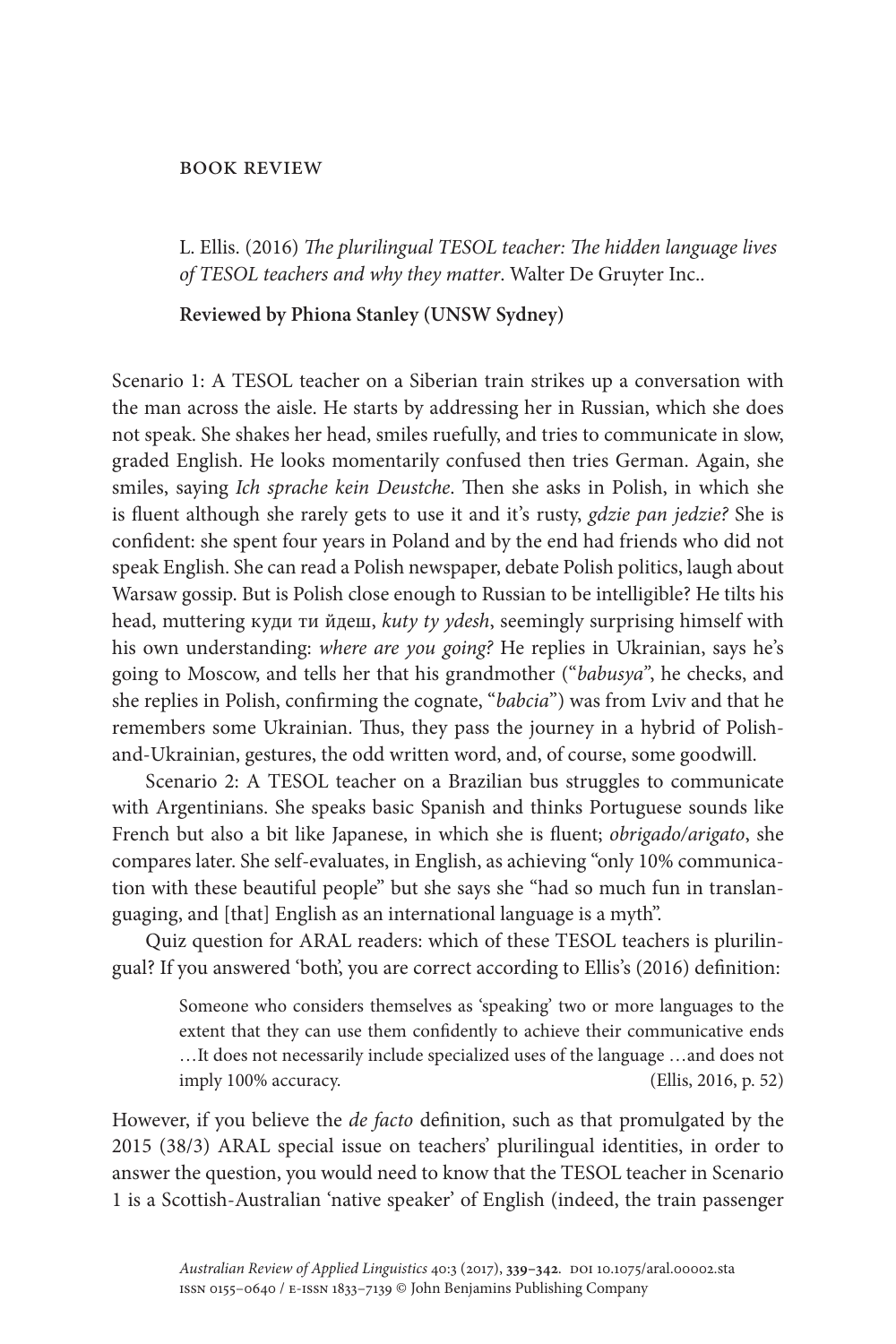was me) whereas the TESOL teacher in Scenario 2 is a native user of Japanese [\(Mochizuki, 2017;](#page-4-0) my friend and colleague).

According to the definition of plurilingualism all too commonly assumed in the applied linguistics literature, the teacher in Scenario 1 may be labeled, erroneously, as 'monolingual' (which she clearly isn't) whereas the teacher in Scenario 2 is considered 'plurilingual' (which, of course, she is). Liz Ellis's book sets out to correct this common misunderstanding, and to explore the complex, often atrophying, and rarely recognized plurilingualism of many TESOL teachers, including putative 'monolinguals', the native speakers.

Chapter 1 introduces the book, and includes an autoethnographic component in which the author's own discomfort is explored through contrasting assumptions often made of native-speaker English teachers: that we 'must speak lots of languages' or, conversely, that 'you don't need to speak any other language in order to be an English teacher' (p. 5). Both assumptions are as damaging as they are wrong. But both are widespread. While 'friends and strangers' may assume the former, teachers' own plurilingualism is all but elided in teacher advertisements, training-course requirements, and the social imaginaries of the profession. The book, as a whole, is a call to change our thinking on these important issues.

Chapters 2 and 4 review related literature on the TESOL profession, especially in what [Holliday \(2005\)](#page-4-1) calls the BANA countries (Britain, Australasia and North America) and on the nature of bilingualism. Here, Ellis rightly critiques the tendency in the scholarly debate to try to repair the damaging 'non' label worn by 'non-native' teachers by applying euphemisms such as 'bilingual' teachers of English, 'plurilingual' teachers of English, and even 'internationally educated teachers of English' [\(Schmidt & McDaid, 2015\)](#page-4-2). But instead of healing the rift, such relabeling serves only to confuse. As Ellis points out, the problematic use of the 'plurilingual' label:

> [M] isrepresents both [native and non-native teachers] as well as preventing clearheaded discussion of issues pertaining to monolingual and bilingual teachers, and monolingual and bilingual teaching.

This is a call for a redrawing of the 'dividing line' in TESOL: instead of differentiating teachers by the language in which they are 'native', we should instead divide the profession into those who can 'confidently [use another language] to achieve their communicative ends' and those who cannot. As English-as-an-additionallanguage students aspire to be plurilingual, it should be axiomatic that their teachers *themselves* should be plurilingual. Problematically, this is not (yet) the case. As a result, it is still possible for someone who has never been successful in learning an additional language to teach an additional language. Metaphorically, this is like asking someone who failed high school mathematics and who, as a result, sees the subject as impossible (and perhaps also useless, and other rationalizations of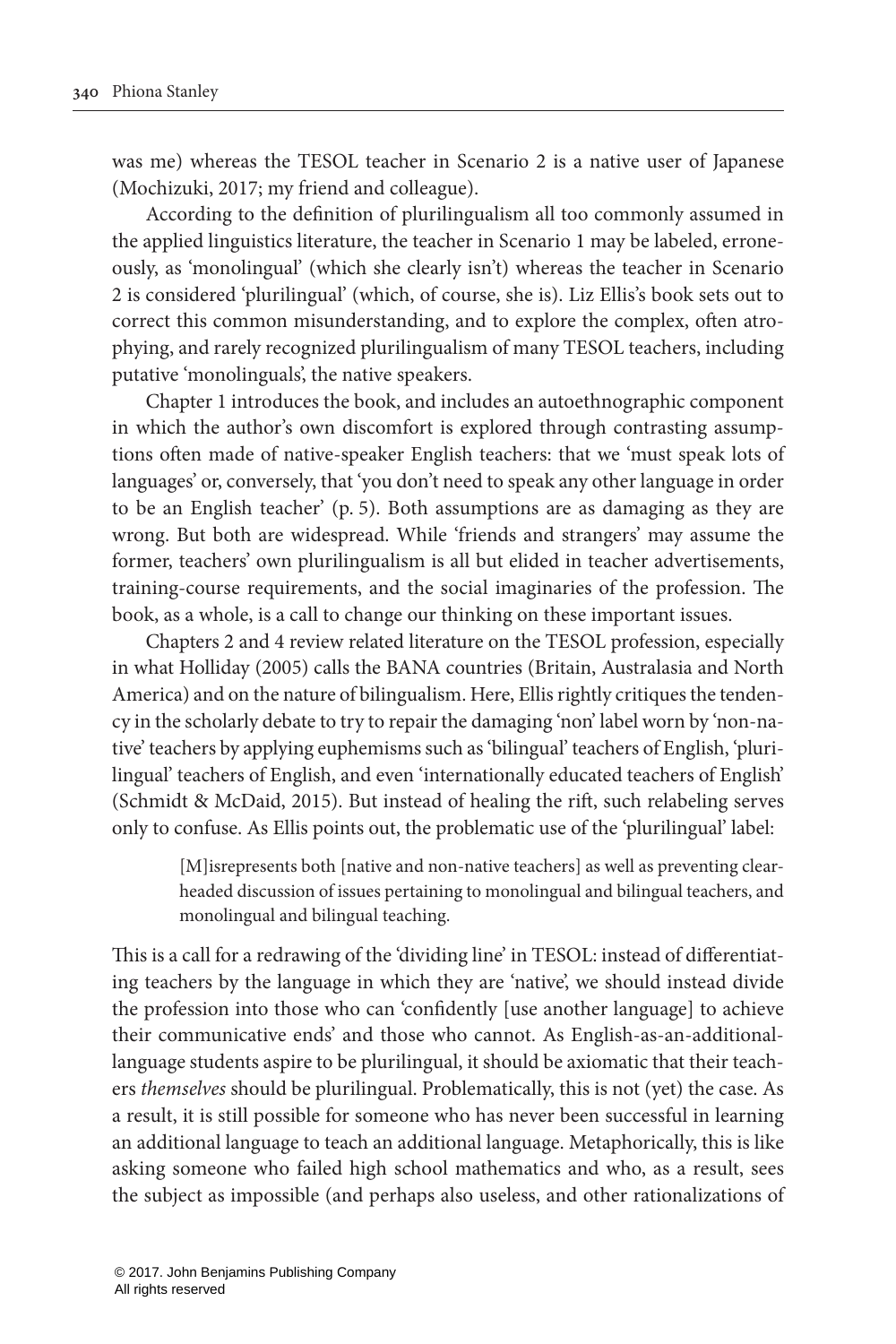failure) to *teach* mathematics. Comparably, many monolinguals are failed plurilinguals charged with creating new would-be plurilinguals. This situation is absurd.

The teachers' stories throughout the book show why this causes problems, and Chapter 3 sets out the background to these, explaining the multiple, connected research projects that generated the data on these teachers' languaged lives. Through analysis of teachers' stories, in Chapters 5–9, Ellis proposes further a division within plurilingualism: elective versus circumstantial. This is hugely helpful, as illustrated by the 'Lidia' and 'Stan' vignettes, which show the value of a teacher's own formal, classroom language study in allowing for comparative language awareness but also humility, empathy, and advice for students: elective plurilinguals have both the benefit of a different language with which to compare English *and* a learning experience akin to that of their students. Next best is circumstantial pluirilingualism, which offers a comparison language if not a conscious language learning process. And monolingualism is least useful of all.

And yet some teachers continue to defend the 'monolingual monolith' (Chapter 11), around which the industry, arguably, still orbits, despite 25+ years of *Linguistic Imperialism* [\(Phillipson, 1992](#page-4-3)) and other critiques of the direct method and similar nativist conceits. Ellis's book makes a significant case for moving beyond both the monolingual model and the native/non-native binary. Is it therefore the case that prospective English language teachers, whether applying for jobs or teacher education courses, should be asked to demonstrate proficiency in at least one additional language (preferably including at least one learned in a formal, classroom setting)?

Well, ideally yes. But several problems remain. As Ellis points out, the issue is as much structural as individual, with teachers' own plurilingualism largely atrophying as they are still expected to teach English 'monolingually' (indeed, plenty of language schools that I visit in Australia still have 'English only' signs on classroom walls!) This is particularly likely where the teacher's own language/s are not shared with students. For instance, although I have sometimes used Spanish (usually receptively and comparatively rather than productively) with Spanish-native students, I am yet to encounter many Polish users in Australia. And neither my Spanish nor my Polish gets much of a workout compared to how a teacher might use Mandarin or Arabic, both of which are well represented among the Englishlanguage students often encountered in Australia. So, as well as *valuing* teachers' additional languages, the industry needs a way of helping teachers *maintain* their own plurilingualism. Ellis suggests counting additional language maintenance as language teacher professional development, which would be a great beginning. To this I would add that, when langauge teachers ask me what they can do to develop as teachers, my advice is always to start from zero in an untouched language, in a class, and to consciously reflect on the process.